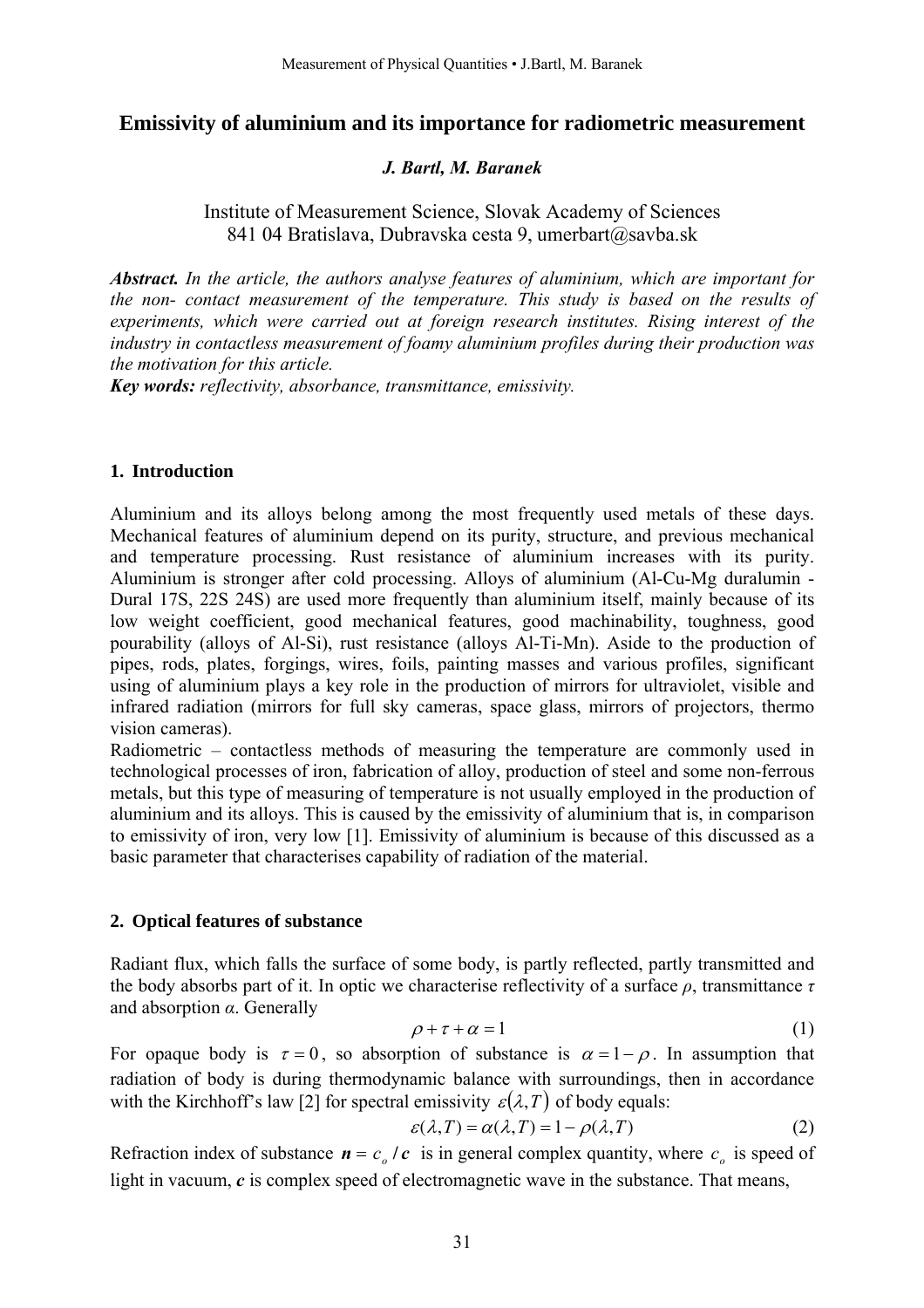that complex refraction index *n* is

$$
n = n - j\kappa \tag{3}
$$

Where *n* - real part is refraction index of substance,  $\kappa$  – imaginary part is constant of absorption of substance,  $j = \sqrt{-1}$  is imaginary unit.

Among optical quantities *n*, *κ* and electromagnetic quantities that characterise quality of substance, electrical conductivity  $\chi$ , permittivity *E*, permeability  $\mu$  equals:

$$
n^2 - \kappa^2 = \frac{E.\mu}{E_o.\mu_o} \ ; \ n.\kappa = \frac{\chi.\mu}{\omega.E_o.\mu_o} \tag{4}
$$

Where  $\omega = 2\pi v$  and v is frequency of radiation,  $E_{\alpha}$ ,  $\mu_{\alpha}$  are permittivity and permeability of vacuum.

Considering the emissive view of the features of material, there are interesting especially two types of body.

**A.** If *χ << 2πνE*, what is typical for dielectrics and for radiation of very short waves (RTG radiation), is value of quantity  $\kappa \ll n$ , so complex index of refraction contents just from real part

$$
n = n = \sqrt{\frac{E.\mu}{E_o\mu_o}}\tag{5}
$$

In this case electromagnetic oscillation propagates in non absorb substance, in which speed of electromagnetic radiation decreases and wavelength is shorter, with increasing index of refraction. For non-ferromagnetic substances  $\mu \sim \mu_0 = 4 \pi .10^{-7}$  H.m<sup>-1</sup>.

**B.** In the case when  $\chi \gg 2\pi vE$ , what is typical for materials with high conductivity like metals, or for radiation of longer wavelength, the real part of complex index of refraction equals to imaginary part [3]

$$
\kappa = n = c_o \sqrt{\frac{\mu \mathcal{X}}{4 \pi \mathcal{X}}} = \sqrt{\frac{\mu \mathcal{X} \mathcal{X} c_o}{4 \pi}}
$$
(6)

Where we used relation  $v = c_0 / \lambda$ .

Considering the results of Fresnell's formulas [2] for perpendicular incidence radiation to interface air – conduction area reflectivity is

$$
\rho = \frac{(n-1)^2 + \kappa^2}{(n+1)^2 + \kappa^2} \tag{7}
$$

Compared to relation after substitution and modification we have [3]

$$
\rho \approx 1 - \frac{2}{c_0} \sqrt{\frac{4\pi v}{\mu \chi}} = 1 - 4 \sqrt{\frac{\pi}{c_0 \cdot \mu \cdot \lambda}}
$$
(8)

If formula (2) is valid for opaque, then the emissivity

$$
\varepsilon \approx 4 \sqrt{\frac{\pi \, r}{c_0 \cdot \mu \, \lambda}} \tag{9}
$$

Where  $r = 1/\chi$  is specific resistance.

We can see from written formulas, that change of electrical conductivity of materials depends on the temperature of material and wavelength of radiation.

#### **3. Relationship between emissivity of aluminium and wavelength**

According to equation (8) we can see, that spectral normal reflectivity  $\rho_{\lambda n}$  of opaque body with increased wavelength should increase and spectral normal emissivity *ελ<sup>n</sup>* should decrease. Based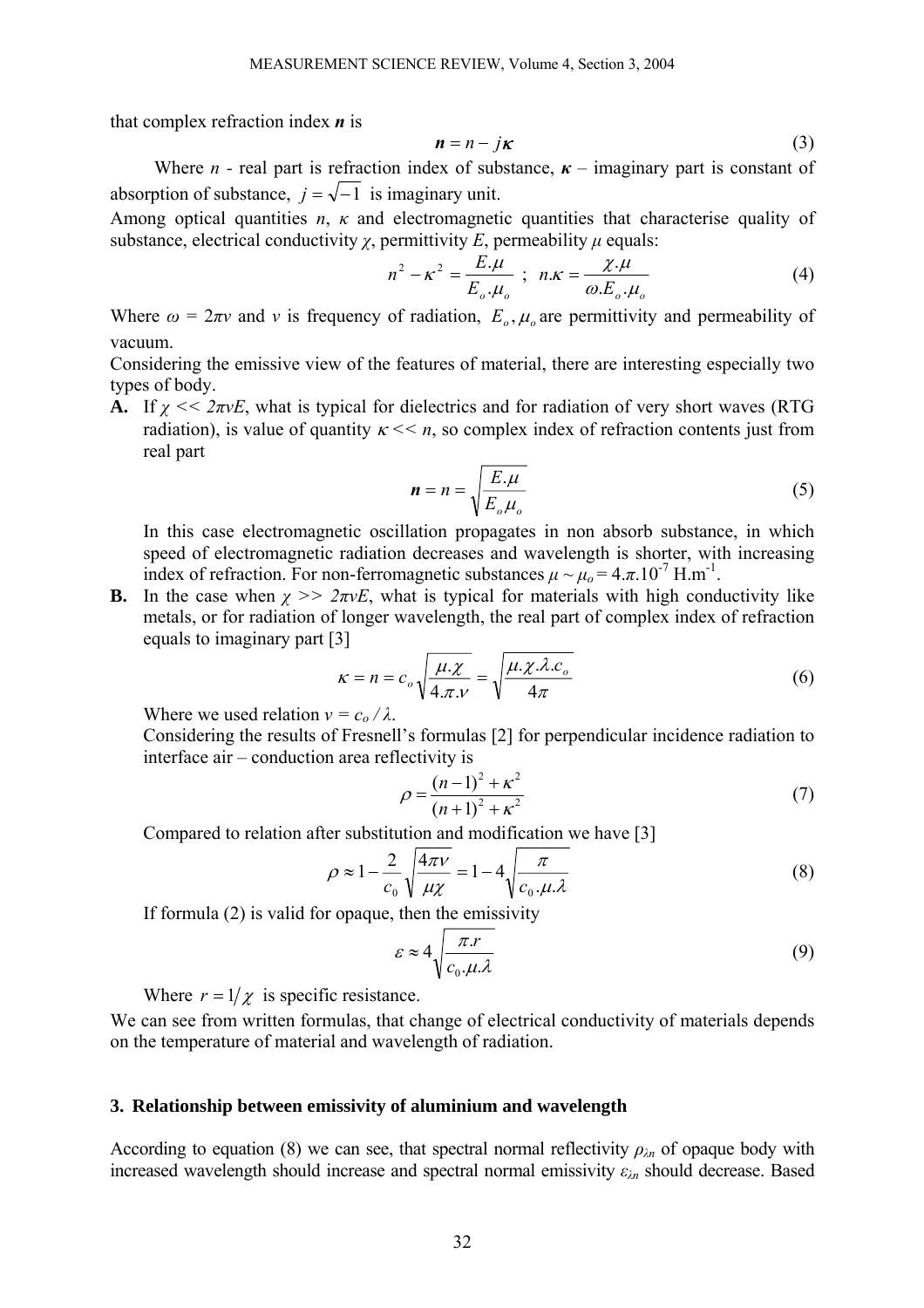on measuring of  $\rho_{\lambda n}$  in the band from 0,22  $\mu$ m to 0,38  $\mu$ m and from 0,8  $\mu$ m to 1,0  $\mu$ m on layers of Al thickness > 50 nm evaporated to the glass substrate and on the experimental results written at work [4] this fact was confirmed (Fig. 1). Measuring used in this work was carried out on the cleaned polished surface 99,6 % Al with temperature  $T = 295$  K. Showed in both cases that reflectivity in the band (0,65-1,1) µm is local minimum with value of  $\rho_{\lambda n}$  for  $\lambda = 0.82$  µm. For the band from 0,2  $\mu$ m to 10  $\mu$ m is reflectivity > 0,9. This result affirms also graph in work [3] too



**Fig. 1** Spectral normal reflectivity of aluminium at  $T = 295K$ 1 - values taken from literature [4], 2 - measured values

It is a well-known fact that the aluminium oxide, which protects aluminium from further influence of the atmosphere, covers the surface of aluminium. When exposed to the atmosphere, aluminium mirror creates a layer of 1 nm in 2 hours since it was produced. When using 99,98 % aluminium, a layer of 4,5 nm is created in 3 months. Natural layer of  $Al_2O_3$  on the surface is 5nm. Speed of growing of the aluminium of trade purity 99,6 % was studied by Vernon [5]. From Vernon's results (Fig. 2), that on the aluminium of the trade purity can make layer of oxide up to 10 nm. It could be expected, that emissive properties of aluminium are influenced by natural oxidation of aluminium by the atmosphere. Significant change of reflectivity has plates of aluminium adjusted by eloxal coating. The spectral normal emissivity of the aluminium depends on wavelength changes with thickness of oxide layer [6].



**Fig. 2** Increasing of natural  $Al_2O_3$  layer in dependence on time

Dependence of Al emissivity  $\varepsilon_{\lambda n}$  on the wavelength from values converted according to (2) from measured values  $\rho_{\lambda n}$  as showed in the Fig 1, is symbolized by curves 1 and 2 in the Fig. 3. Values symbolized by curve 3 in the Fig. 3. represents theoretical dependence of spectral normal emissivity Al on the wavelength in the band  $(0,1 - 10)$  µm calculated with approximate equation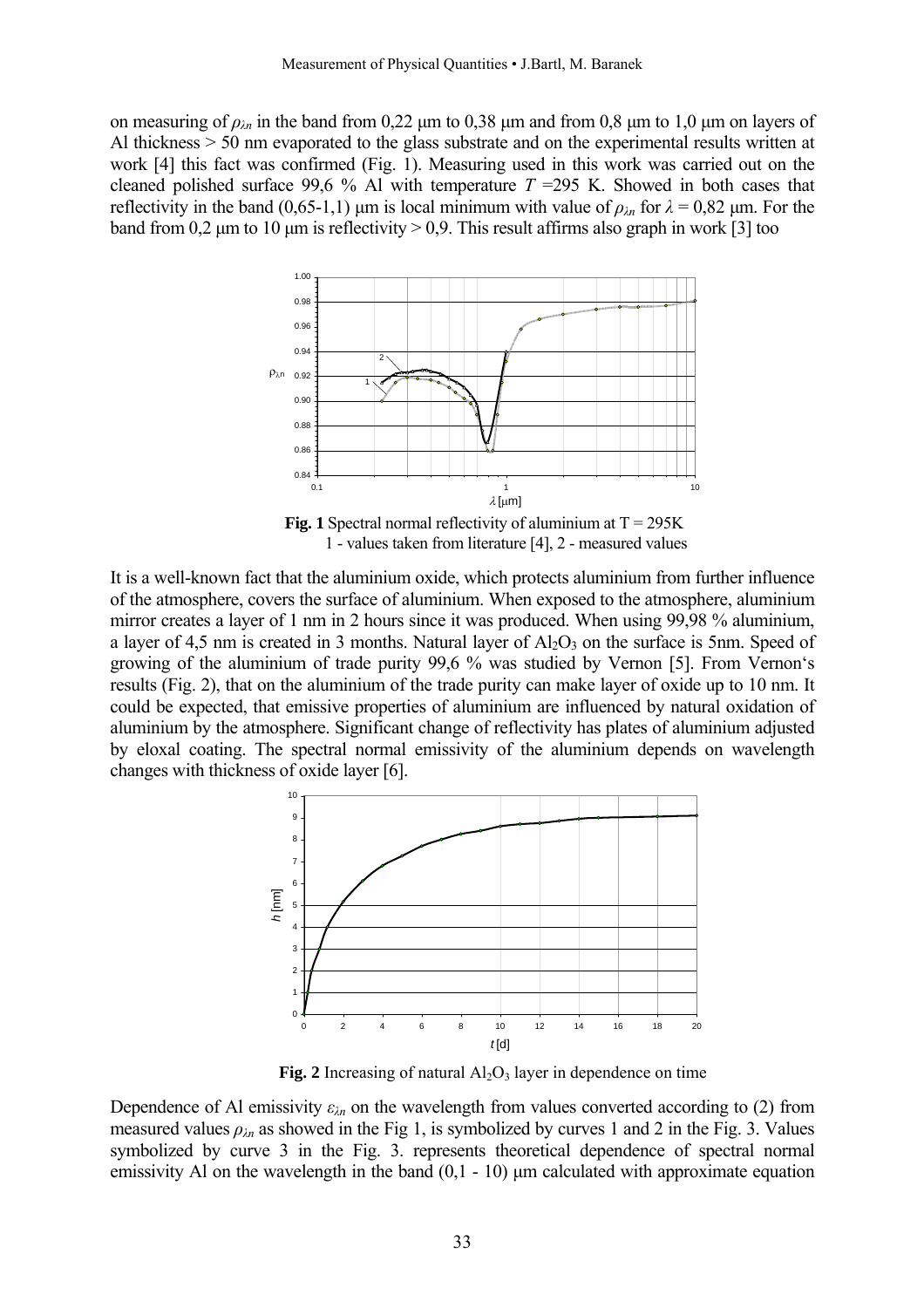(9) from values of specific resistance *r*, permeability  $\mu = \mu_0$  and speed of light in the vacuum c<sub>0</sub>. The physical interpretation of deviation in the spectral band  $(0,3 - 1,2)$  µm is unknown. Issuing of thin layer of oxide can cause lower values of the emissivity in the area of shorter wavelengths. Oxide layer of  $A<sub>12</sub>O<sub>3</sub>$  may not have any influence in the longer wavelength to the change of emissivity and for that reason values above 4,5  $\mu$ m coincide. It is known that reflectivity of the eloxal coated mirrors are practically the same as of the mirrors not eloxal coated in the infrared area [6].



**Fig. 3** Spectral normal emissivity of aluminium 1 - values calculated from measured reflectivity 2 - values calculated from data of reflectivity taken from [4] 3 - values calculated from (6)

Integral reflectivity of specular surface Al with thin layer  $Al_2O_3$  is lower than pure Al surface. It is recommended [6] to make oxide layer of thickness 156 nm, for the best utilization of Al mirror in the visible part of spectrum with max. in  $\lambda = 550$  nm. This layer effects like band spectral filter. Oxide layers adapted by eloxal coating by electrolyte, which dissolves nature layer of oxide are designed for surfacing of structural materials, they have thickness of  $Al_2O_3$  layer above 500 nm and they have pores [6]. Transmittance of this layer is comparable with transmittance of white sapphire (pure  $A<sub>1</sub>O<sub>3</sub>$ ), which is in the band from 0.25 µm to 4.8 µm transparent [4]. Dependence of spectral normal emissivity on the wavelength of this adapted surface have irregular jumps in the band from  $0.5 \mu m$  to 10  $\mu m$  (Fig. 4). The values of emissivity were obtained by converting from process of spectral reflectivity that was presented in the work [5].



**Fig. 4** Spectral normal emissivity of Al 1 - not eloxal coated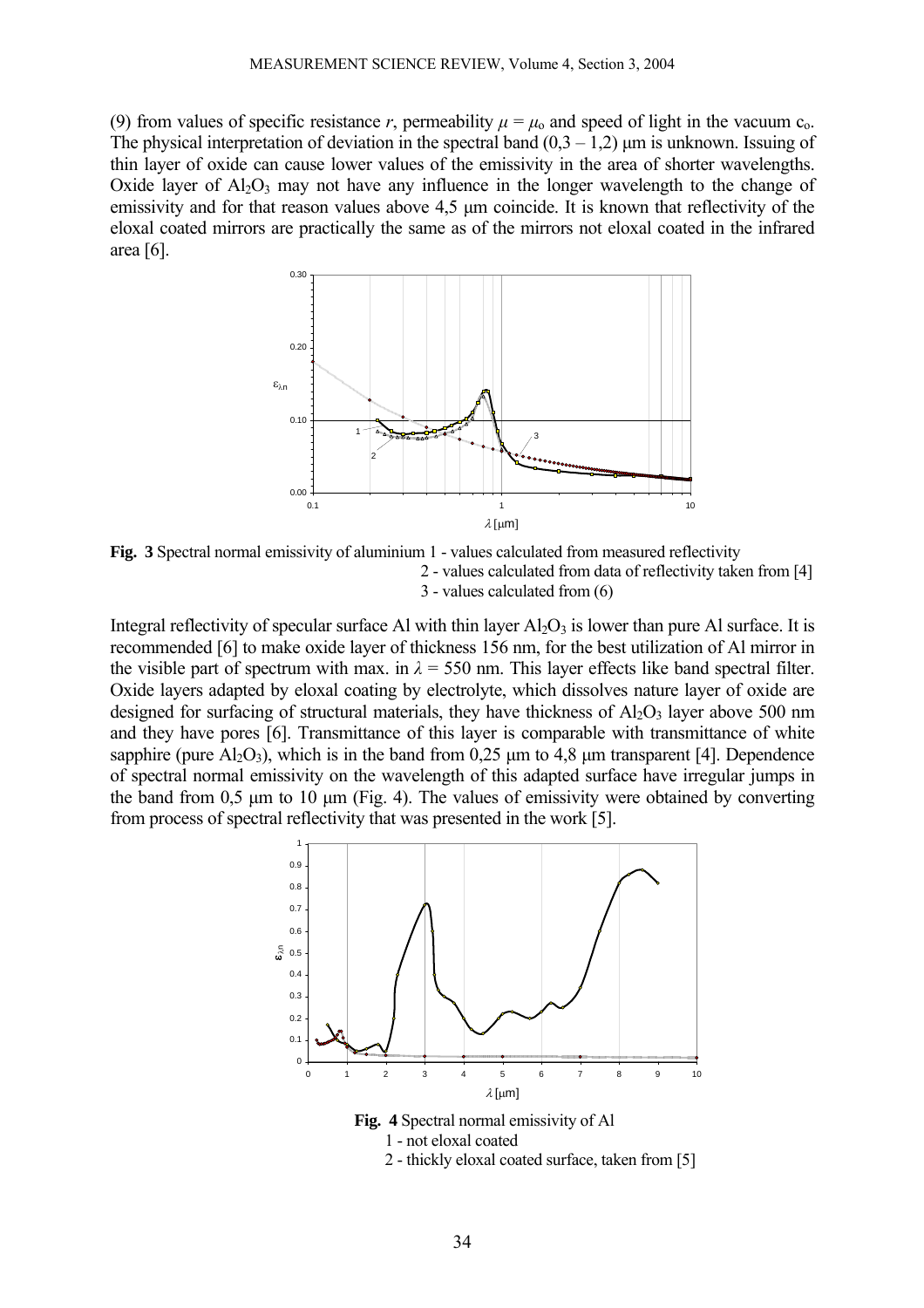#### **4. Dependence of emissivity of aluminium on the temperature**

Emissivity of metal layer changes with changing of conductivity  $\chi$  alt. resistivity  $r$ . Since conductivity *χ* of metals decreases with temperature, i.e. resistivity *r* increases with temperature, in accordance with (9) emissivity should increase with increased temperature. This is confirmed by the results of experiments that measured the dependency of integral hemispheric (Fig. 5) and normal integral emissivity on the temperature, as presented in the literature [4]. For hemispherical integral emissivity of Al was derived theoretical-empirical equation

$$
\varepsilon(T) \approx 7.52(T.r)^{1/2} \tag{10}
$$

Where unit of *T* is [K] and unit of *r* is [ $\Omega$ .m] and constant 7,52 has dimension  $\Omega$ .m.K]  $\frac{1}{2}$ . Consider, that in interval from laboratory temperatures to 50 K we can resistivity approximately express by equation  $r = AT+B$ , for considered interval of temperatures the value *B* is much low than *AT* and dependence of emissivity on the temperature is linear.

Experimental values of emissivities written in the table I. borrowed from literature [4] differs from values calculated from formula (10). We analysed validation of this formula.

|--|

| $T[K]$   50   |                                                                                                               | 100 200 | $\vert 300 \vert$ | $ 400 $ $ 500 $ $ 600 $ |  | $ 700 $ $ 800 $ |  |
|---------------|---------------------------------------------------------------------------------------------------------------|---------|-------------------|-------------------------|--|-----------------|--|
| $\epsilon(T)$ | $\vert 0,008 \vert 0,011 \vert 0,018 \vert 0,025 \vert 0,032 \vert 0,039 \vert 0,046 \vert 0,054 \vert 0,062$ |         |                   |                         |  |                 |  |

From experimental values written in the table 5,5-1 in [5] resistivity of aluminium 99,6 % pure in the interval of temperature from  $0^{\circ}$ C to 400  $^{\circ}$ C can be approximately characterised by linear equation

$$
r = 1,22.10^{-10} \cdot T - 90,8.10^{-10} \tag{11}
$$

After substitution of  $r$  from (11) to (10) we have approximate dependence of hemispherical integral emissivity of aluminium

$$
\varepsilon(T) = 8,3.10^5 T - 3,4.10^{-3}
$$
 (12)

According to experimental values written in the table I. from [4] dependence of hemispherical integral emissivity  $\varepsilon(T)$  99,6 % Al on the temperature from 250 K to 800 K can be expressed by equation (see points on Fig. 5):

$$
\varepsilon(T) = 7,2.10^{-5} \cdot T + 3,2.10^{-3} \tag{13}
$$



**Fig. 5** 1 - Experimental values of hemispherical integral emissivity 2 - Approximate dependence of hemispherical integral emissivity on temperature calculated from equation (12)